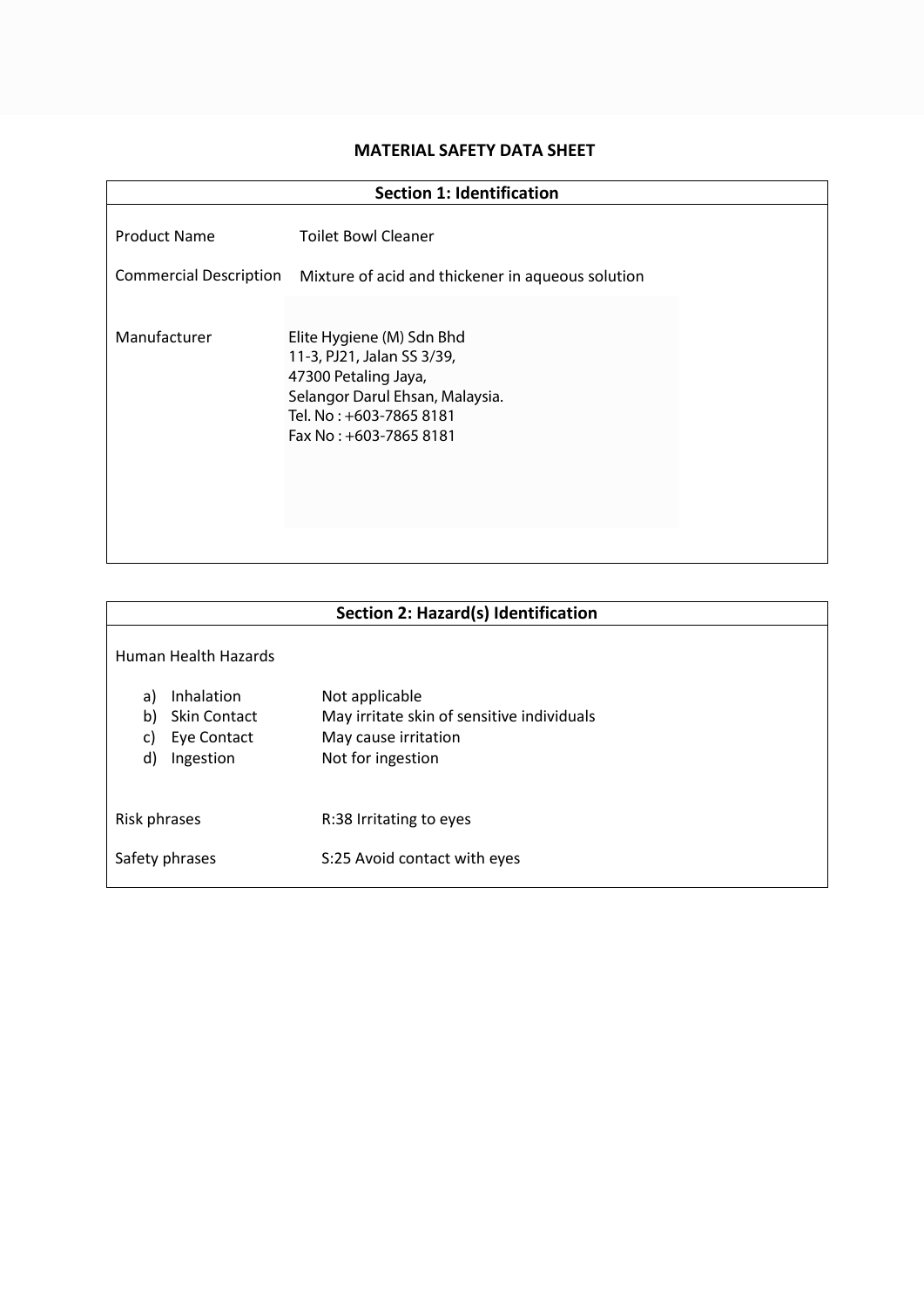## **Section 3: Composition/Info on Ingredients**

Product Name: Toilet Bowl Cleaner

Ingredients: Aqua, Hydrochloric acid, Thickener, Fragrance, Colorant

# **Section 4: First-aid Measures** Inhalation Skin contact Eye Contact Ingestion If fumes or combustion products are inhaled remove from contaminated area. Lay patient down, keep warm and rested. Apply artificial respiration if not breathing, preferably with a demand valve resuscitator, bag-valve mask device, or pocket mask as trained. Perform CPR if necessary. Transport to hospital or doctor without delay. Immediately flush body and clothes with large amount of running water. Quickly remove all contaminated clothing. Transport to hospital or doctor without delay Immediately hold eyelids apart and flush the eye continuously with running water. Transport to hospital or doctor without delay. Do not induce vomiting. Rinse mouth with water then drink one or two glasses of water. Obtain medical attention. Transport to hospital or doctor without delay.

| <b>Section 5: Fire Fighting Measures</b> |                                                              |
|------------------------------------------|--------------------------------------------------------------|
| <b>Extinguisher Media</b>                | Dry chemical powder, Water spray, BCF, Carbon Dioxide        |
| Fire Fighting Instruction                | Wear full body protective clothing with breathing apparatus. |
| Risk of violent reaction or              | No.                                                          |
| explosion                                | Water vapour, oxides of carbon, oxides of sulphur, oxides of |
| Products of combustion                   | nitrogen                                                     |
| <b>Protective Equipment</b>              | Breathing apparatus and protective gloves for fire only.     |

|                  | <b>Section 6: Accidental Release Measures</b>                                                                                                                                                                                                                               |
|------------------|-----------------------------------------------------------------------------------------------------------------------------------------------------------------------------------------------------------------------------------------------------------------------------|
| For large spills | Contain spillage using sand or earth. Transfer liquid and solids to suitable<br>container. Treat residues as small spillage.                                                                                                                                                |
| For small spills | If local regulations permit, mop up with plenty of water and run to<br>waste, diluting greatly with running water. Otherwise absorb on inert<br>absorbent, transfer to suitable container and arrange removal by<br>disposal company. Contain spillage using sand or earth. |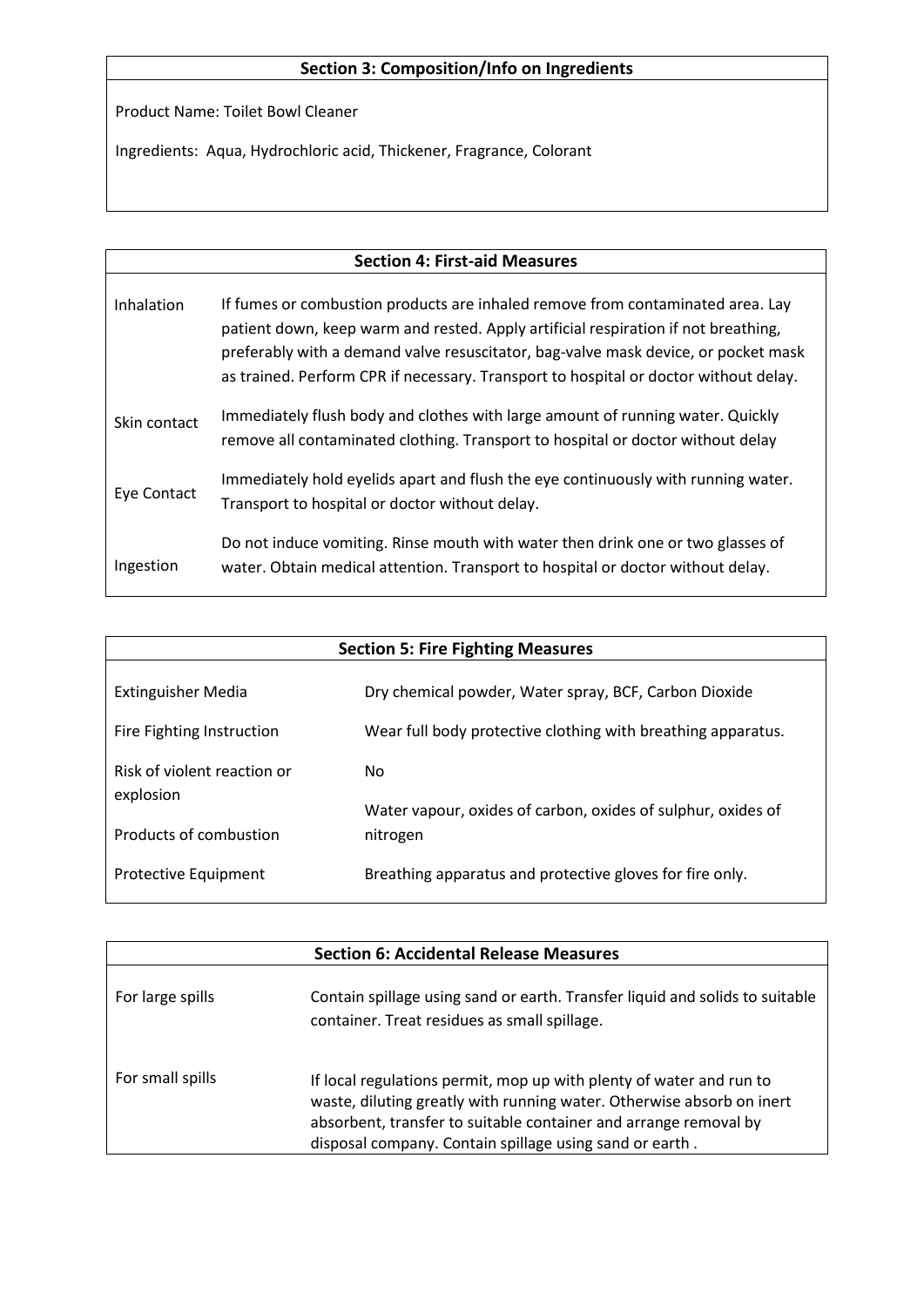| <b>Section 7: Handling &amp; Storage</b> |                                                                                                                                                                                                                                                                                                                                                          |  |
|------------------------------------------|----------------------------------------------------------------------------------------------------------------------------------------------------------------------------------------------------------------------------------------------------------------------------------------------------------------------------------------------------------|--|
| <b>Handling</b>                          | Avoid all personal contact including inhalation.                                                                                                                                                                                                                                                                                                         |  |
| Storage                                  | Store in a cool, well ventilated place, out of reach of children. Store in original<br>container. Keep container tightly closed and out of direct sunlight. Keep away<br>from oxidizing agents. Protect from physical damage. Clean up all spills and<br>splashes promptly; avoid secondary accidents. Do not use aluminium or<br>galvanised containers. |  |
| <b>Incompatibles</b>                     | Alkaline materials                                                                                                                                                                                                                                                                                                                                       |  |

 $\overline{\phantom{a}}$ 

| <b>Section 8: Exposure Controls &amp; Personal Protection</b>     |                                                                                                                                                                                                                           |
|-------------------------------------------------------------------|---------------------------------------------------------------------------------------------------------------------------------------------------------------------------------------------------------------------------|
| <b>Engineering Measures</b><br>Occupational<br>Exposure           | Not applicable<br>No limit has been established.<br>Avoid contact with eyes. Personal protection to be selected from those<br>recommended below, as appropriate to mode of use, quantity handled and<br>degree of hazard: |
| <b>Personal Protection</b><br>Normal use<br>Industrial quantities | Eye/face protection, gloves: rubber or plastic<br>Face shield or safety glasses, gloves: rubber or plastic, plastic apron, sleeves<br>and boots Impervious overalls.                                                      |

| <b>Section 9: Physical &amp; Chemical Properties</b> |                            |
|------------------------------------------------------|----------------------------|
| Appearance                                           | Blue                       |
| Odour                                                | Lemon scent                |
| pH                                                   | Very acidic                |
| Solubility                                           | Miscible with water (20°C) |
| Melting point                                        | No data.                   |
| <b>Boiling point</b>                                 | $>100^{\circ}$ C           |
| Volatiles                                            | About 80% [water]          |
| Volatile Organic Compounds<br>(VOC)                  | $<1\%$                     |
| Flammable limits                                     | None                       |
| <b>Explosive limit</b>                               | Not applicable             |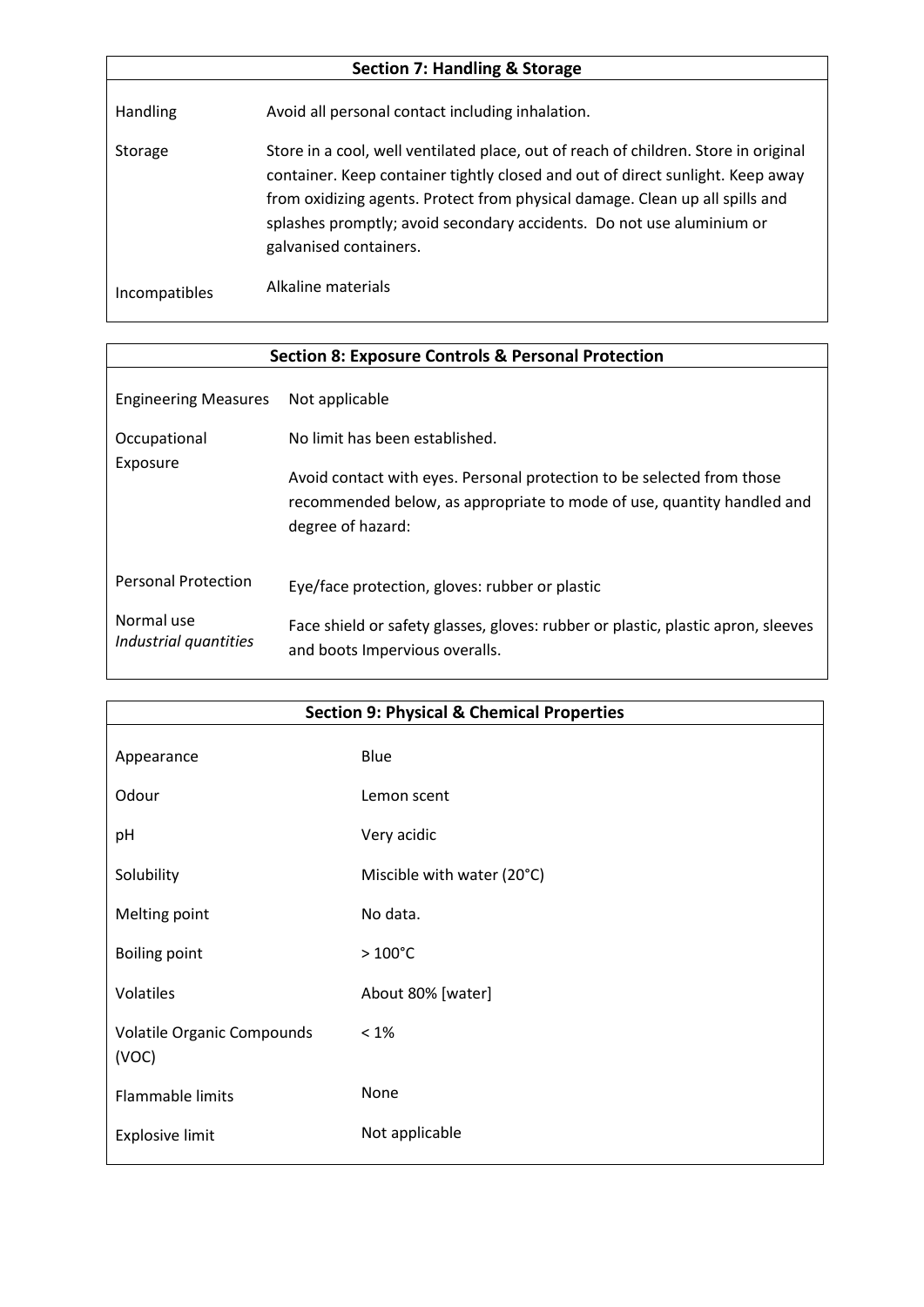# Evaporation rate

### No data

Specific gravity/Density @ 25°C About 1 g/mL

| <b>Section 10: Stability &amp; Reactivity</b> |                                        |  |
|-----------------------------------------------|----------------------------------------|--|
|                                               |                                        |  |
| <b>Chemical Stability</b>                     | Stable under normal conditions         |  |
|                                               |                                        |  |
| Condition to Avoid                            | Avoid contact with alkaline materials. |  |
|                                               | Alkaline material                      |  |
| Incompatibles                                 |                                        |  |
| <b>Decomposition Products</b>                 | Heat                                   |  |
|                                               |                                        |  |
| <b>Hazardous Reactions</b>                    | None known                             |  |
|                                               |                                        |  |

| <b>Section 11: Toxicology Information</b> |                                                                                                          |
|-------------------------------------------|----------------------------------------------------------------------------------------------------------|
| Routes of Entry                           | Eye/skin contact, Inhalation, Ingestion.                                                                 |
| Acute                                     |                                                                                                          |
| Ingestion                                 | Likely to cause gastric upset, nausea, discomfort or pain, vomiting<br>and diarrhea. An aspiration risk. |
| Skin                                      | Causes skin burns.                                                                                       |
| Eyes                                      | Serious damage to eyes                                                                                   |
| Inhalation                                | Serious damage to respiratory system                                                                     |
| <b>Toxicity to Ecology</b>                | Water pollutant                                                                                          |
| Carcinogenicity                           | Unknown                                                                                                  |
|                                           |                                                                                                          |

| <b>Section 12: Ecological Information</b>                             |                                             |
|-----------------------------------------------------------------------|---------------------------------------------|
| Persistence and degradability                                         | Not available                               |
| Aquatic toxicity<br>Bioaccumulative potential<br>Other adverse effect | Pollutant when in high concentration<br>Low |

| <b>Section 13: Disposal Considerations</b> |                                                                                                                                                                       |
|--------------------------------------------|-----------------------------------------------------------------------------------------------------------------------------------------------------------------------|
| Method of<br>Disposal                      | Avoid disposal to natural waters or the environment. Disposal is to be<br>performed in accordance with all applicable National environmental laws and<br>regulations. |